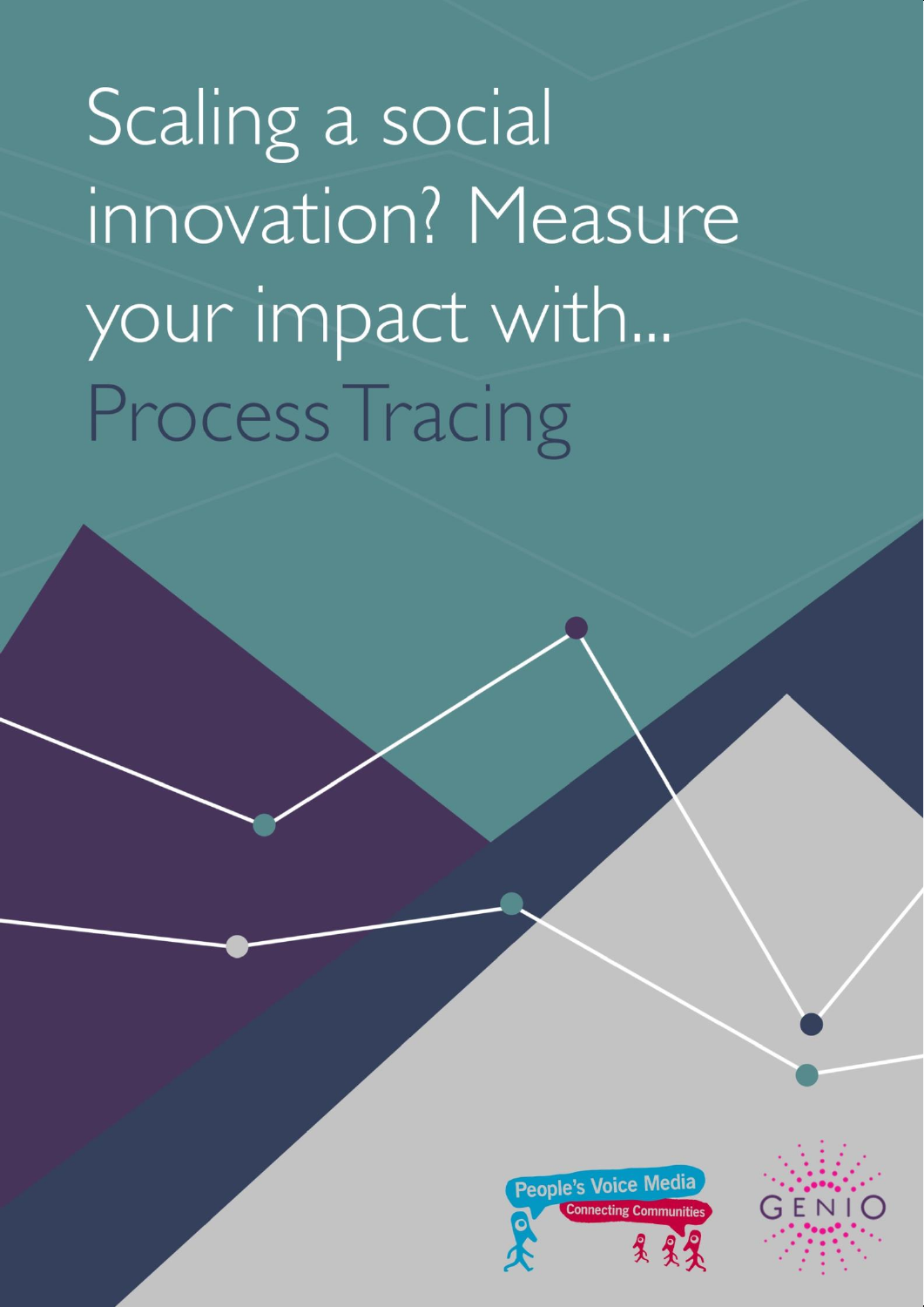*This document is an extract from "Learning As You Scale: A practical guide for using data and insights to navigate scaling and complex system change", a guide that was commissioned and supported by the Genio Trust in 2021.*

*The practical guide has been produced in consultation with actors within the social innovation arena from across Europe. These actors included Madeleine Clarke (Genio), John Healy (Genio), Niamh Lally (Genio), Grainne Smith (Genio), Dana Verbal (Directorate-General Employment, Social Affairs and Inclusion, European Commission), Risto Raivio (Directorate-General Employment, Social Affairs and Inclusion, European Commission), Henk Visser (Directorate-General Employment, Social Affairs and Inclusion, European Commission), Monika Chaba (Directorate-General Employment, Social Affairs and Inclusion, European Commission), Ruth Armstrong (National Social Inclusion Office, Health Service Executive, Ireland), Marieke Altena (National Social Inclusion Office, Health Service Executive, Ireland), David Stead (Maanch), Clémentine Blazy (European Centre for Social Finance & member of the ESCF Advisory Board), Bairbre Nic Aongusa (Irish Department of Rural and Community Development), Gary Johnston (Social Finance UK/NL), Maša Malovrh (Beletrina), Michael Fembek (Zero Project), Assiri Valdes (UpSocial), Ona Argemí (UpSocial), Anja Koenig (EVPA), Stephanie Haefele (Bosch-Stiftung), Luca Pilosu (Compagnia di San Paolo), Hannah Cooper (IDC), Carolina Gottardo (IDC) and Vivienne Chew (IDC). The authors would like to acknowledge their sincere appreciation of the input of time and expertise that these people contributed to the development of this resource.*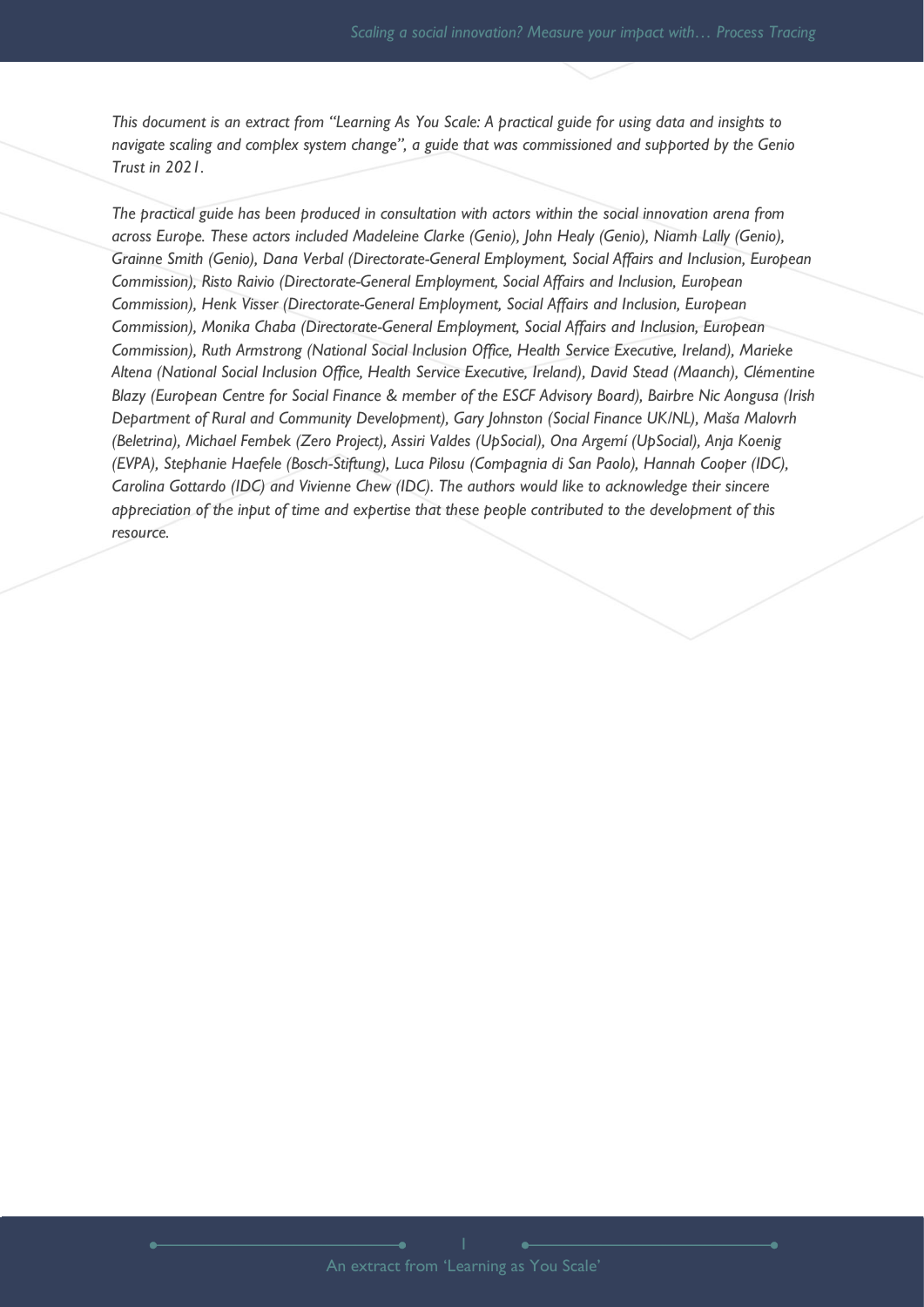# About the Author

## Dr. Gorgi Krlev

Gorgi Krlev is a senior researcher at the [Centre for Social Investment \(CSI\) of Heidelberg University](https://www.soz.uni-heidelberg.de/centre-for-social-investment/) and a Visiting Professor at [Politecnico di Milano.](https://www.polimi.it/en/) Gorgi holds a PhD from the University of Oxford (Kellogg College) and serves on the Board of Directors of Euclid Network.

His research focuses on social innovation, entrepreneurship, and impact measurement. He has worked in a number of multinational, EU-funded research projects. Social Innovation: Comparative Perspectives, which he co-wrote and edited, was awarded by the Academy of Management's (AOM) Public and Non-Profit Division. The MOOC "Accelerating Investment Readiness" (#AirMOOC) he lead-developed won a USASBE prize for potential impact on social entrepreneurs, investors and policy makers.

Gorgi has strong expertise in studying the process of social innovations (including their transfer and scaling) and measuring social impact. These competencies stem from his work in numerous EUfunded and national research projects (INNOSERV, TEPSIE, ITSSOIN, Finance4SocialChange, IndiSI) as well as his dissertation at the University of Oxford.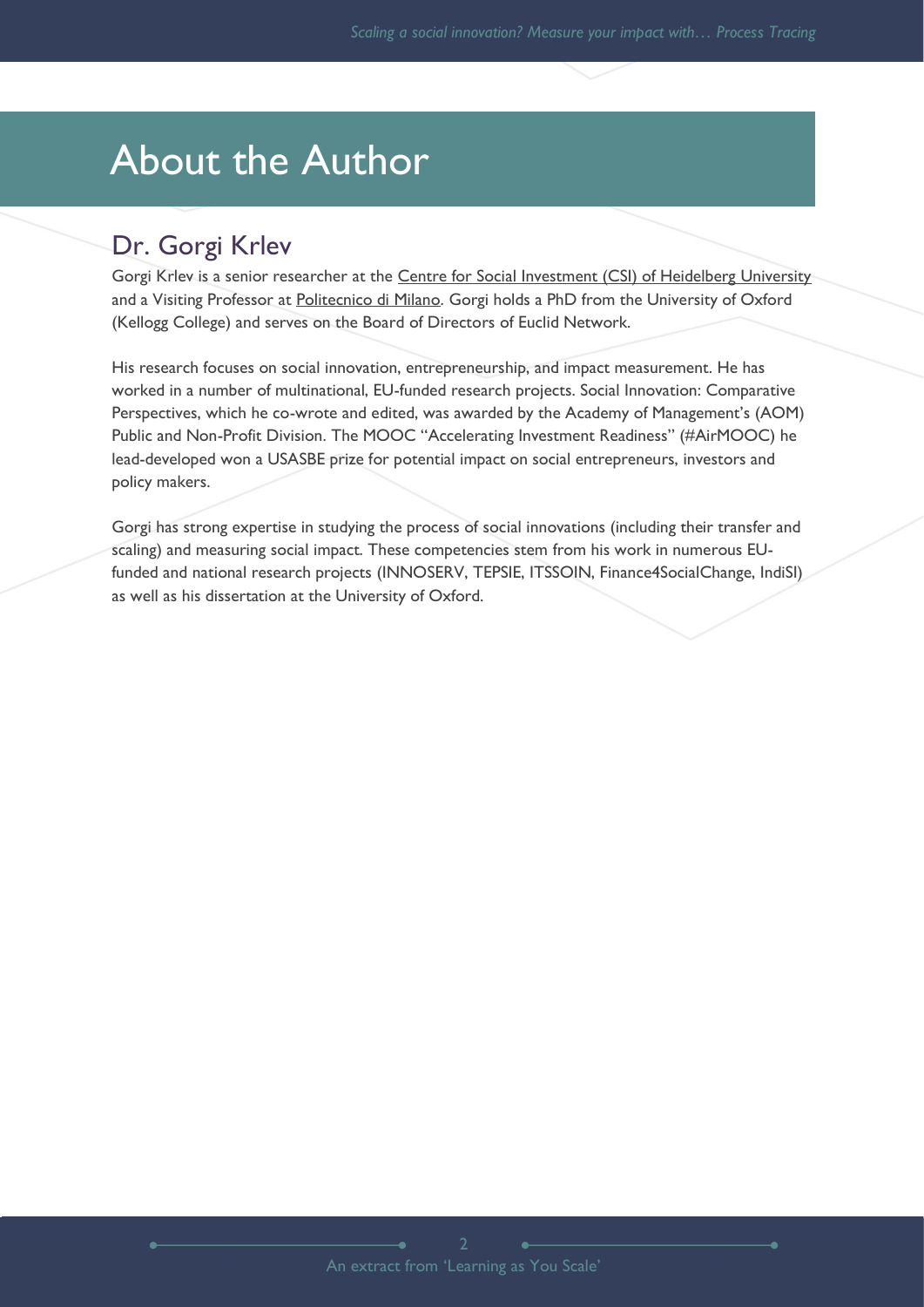## A word on impact measurement

The amount of impact measurement tools is vast, and their variety and concrete application have been well documented (see Avise, 2021; GECES Sub-group, 2014; European Commission & the OECD, 2015; Tuan, 2008). You may be aware of many others and you could choose to integrate those into your Learning As You Scale plan. Rather than repeating existing resources, we provide these three accessible tools and a number of strategic considerations that will help you decide which tools to use to measure impact.

It is well established that economic value creation may play a pronounced role in social innovations, which may therefore represent a substantial share of relevant key performance indicators (KPIs). Any activities that help prevent public transfers, such as work integration efforts, might be well covered and analysed with classic cost-benefit analyses that focus on how much the state has saved by the innovator succeeding to provide unemployed people with a job. However, as detailed in Section 1, it is essential to understand that a large share of social innovations will focus on the creation of other types of value or impact such as:

- **social** (questions about interpersonal relations and networks, people's lives etc.)
- **cultural** (questions about norms and values)
- **political** (questions about participation and engagement)
- **environmental** (questions about preserving our environment and limiting environmental degradation)

Assessing such effects demands a much higher degree of creativity and methodological complexity. There are a range of ways that this can be achieved. Social return on investment (SROI) methods is one approach that enables people to assess the value of their social innovations that are not usually assessed via traditional financial value measurement tools. However, this is not the only way of assessing the social, cultural and political value of social innovations and, as Section 4 explores, different decision-makers, gatekeepers and stakeholders can be influenced by different methods. Some will prefer more traditional data or quantitative evidence, whereas others are inclined to be persuaded by individual stories and data with richer qualitative details.

Since the Nobel Prize in Economics of 2019, experimental methods that make use of randomisation have been prominent. Such randomized controlled trials are perhaps viewed as the 'gold standard' for evidence and thus social innovators may assume that such methods should be what they use when measuring impact. However, it is important to note that while experimental methods, which are very resource-intensive, have their benefits in certain areas, they also have serious limitations.

Randomisation has its benefits when interventions represent 'easy fixes' to a problem, for example when a vaccination may prevent a disease. In such a case, the desired outcome or impact (higher immunization) equals or is close to the outputs produced (number of vaccinations performed). In instances like this, you can easily check the incidence of the disease in groups of people who received the vaccine versus groups that did not receive it in order to assess its effectiveness.

However, experimental methods are limited, if not unsuitable, for understanding multifaceted, organizational activities that seek to produce multifactorial changes. For many social innovations we will need detailed accounts of whether interventions enable new social relations, empowerment, or self-worth, or a combination of those effects. This requires contextual knowledge, from multiple data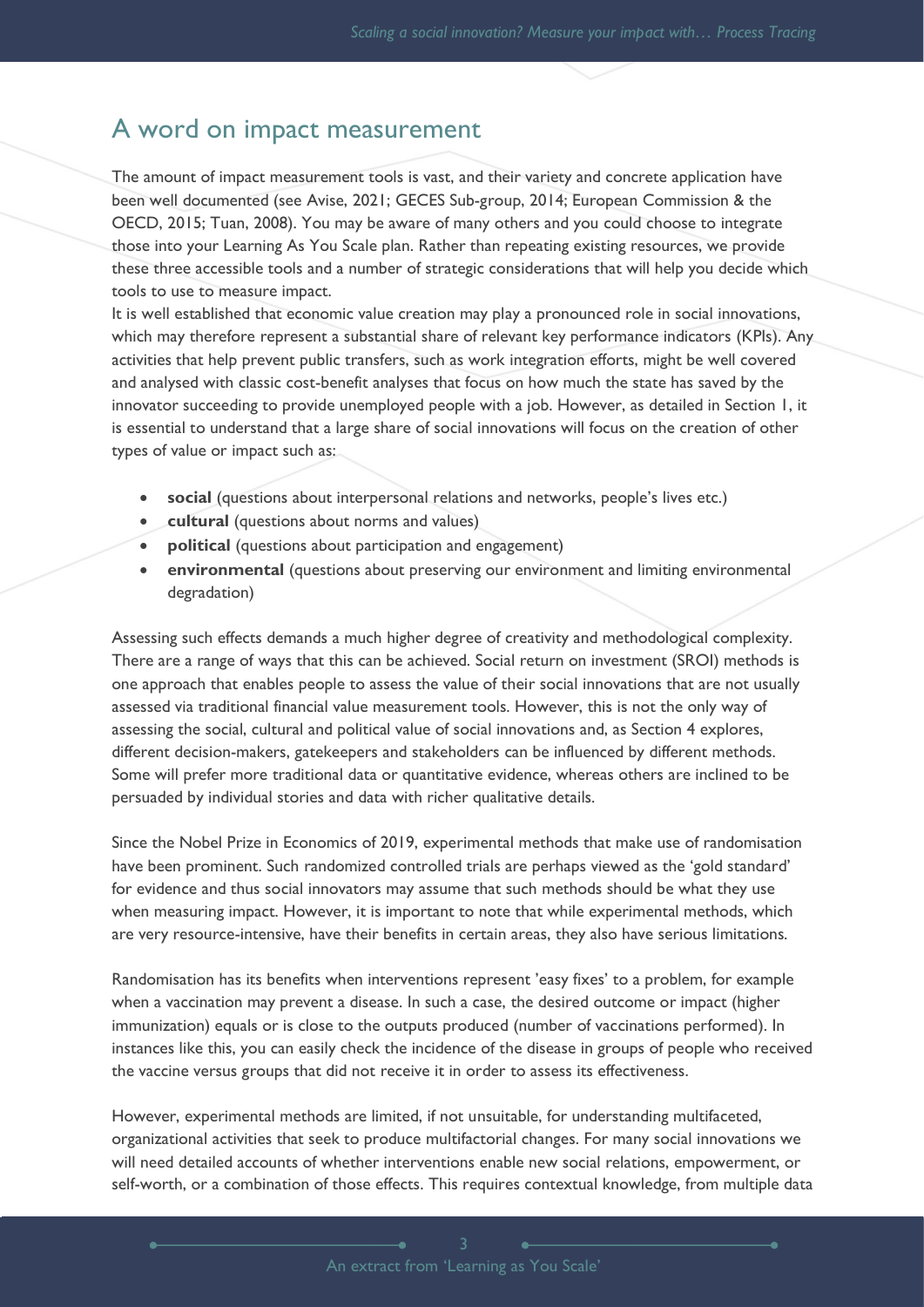sources, including qualitative information. This part of the toolbox will explore this more complex arenas in which social innovations are usually situated in more detail.

## Let's talk about… measuring impact

Take a look at these short videos from Gorgi Krlev from Heidelberg University. In them, Gorgi explores how you can how to move from methods to a strategic approach to social impact measurement, and some of the challenges you can come across when measuring impact.

From method to strategy - Watch here: [https://www.youtube.com/watch?v=jHD4\\_Z781r0](https://www.youtube.com/watch?v=jHD4_Z781r0%20) 

Challenges when measuring impact - Watch here: <https://www.youtube.com/watch?v=boJ8zgn3nOk>

## Why is it useful to measure your impact?

It is important to stress that impact measurement is not an exercise that social innovators only do for their funders or policy makers. It should also be undertaken so that the insights can be used for organisational learning. As a learning tool, it is useful for:

- 1. **Gathering information:** It can inform the 'standard activities' of social innovators by being a useful means through which data about these activities is gathered and understood.
- 2. **Navigating the direction of innovations:** It can help assess and steer the scaling of social innovations because it helps establish links between performed activities and impacts achieved. It informs the planning of the process as well as the process itself.
- 3. **Answering key critical questions:** An effective impact measurement and reporting system provides answers to questions like:
- Where did we not see the impact that we were aiming to create?
	- What were the reasons for the impact not materializing?
	- How do we need to improve our activities? Or alternatively, how do we need to redefine our goals to better align with our actual impacts?
- What kinds of impacts have we achieved that we did not expect?
- Is what we are doing producing the greatest possible impact, or do we need to develop an entirely new approach?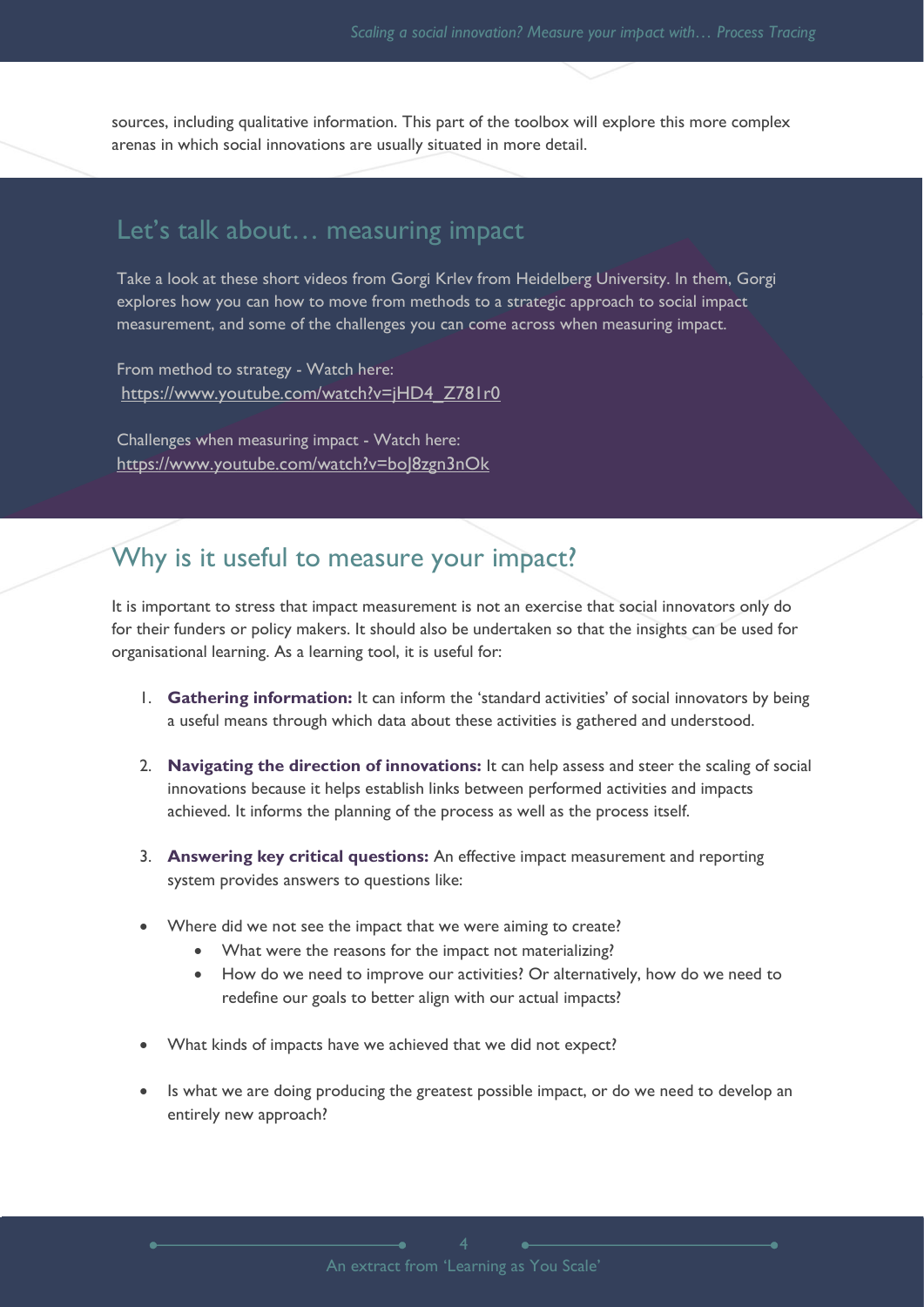You may also want to consider exploring questions regarding stakeholders through your impact measurement strategy, particularly those outside of the innovation who may be vital to scaling the innovation. Examples of such critical questions could be:

- How far did our own impact expectations and performance align with those of our stakeholders? Which impact dimensions were missing or seemed redundant to our stakeholders?
- Which of the impacts produced (or not) were most material to our stakeholders? What does that mean for our organizational strategy?

The following tool - process-tracing – is a useful way of gathering evidence of impact and data that can support learning processes. It can be used individually or in conjunction with other insight gathering methods not included in this guide.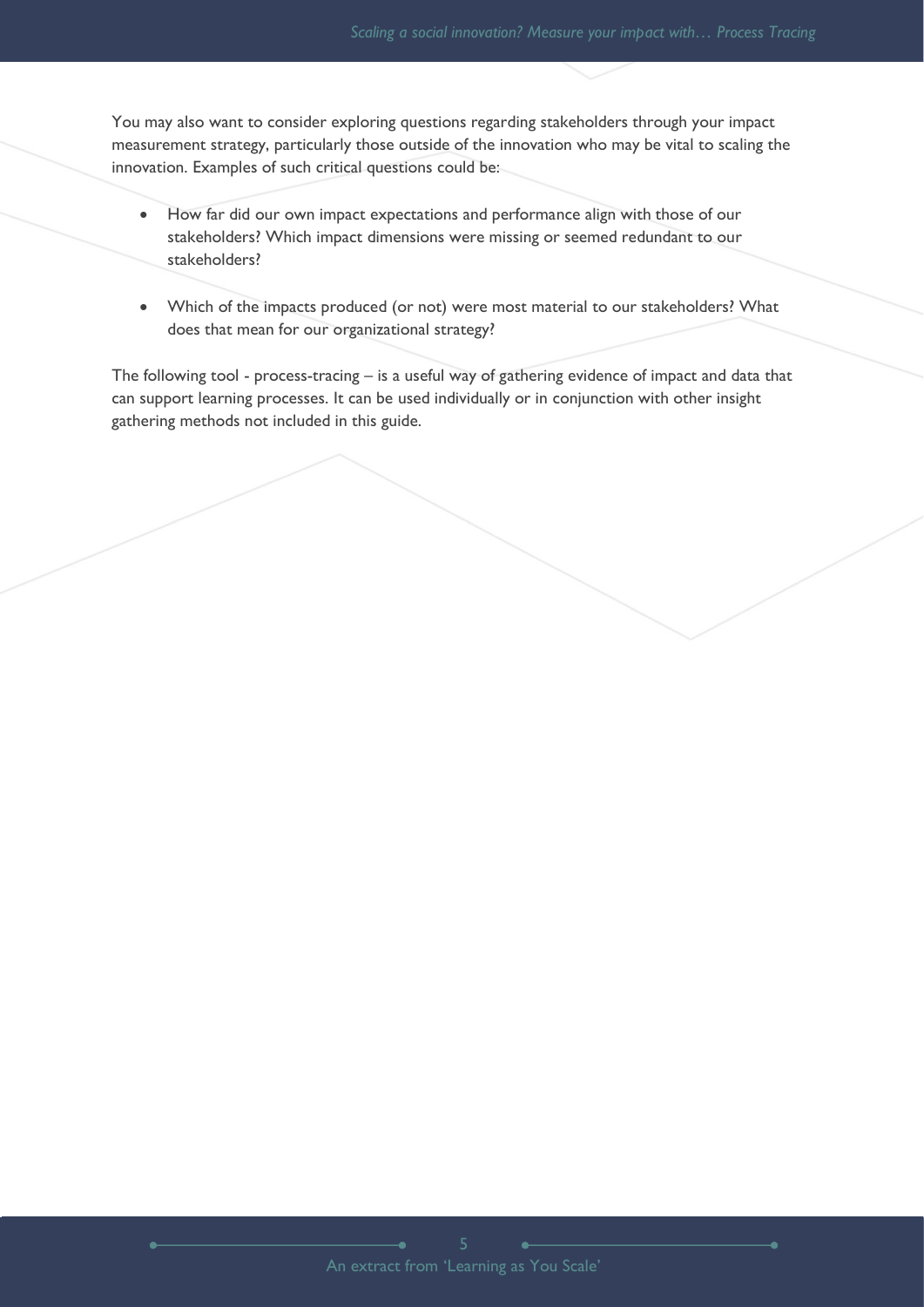## Process tracing

Socially innovative organisational practices are often looked at with an exclusive focus on the outcomes they produce. However, as social innovations aim to change social practices of target groups and their surrounding environment, and are usually enhanced when a variety of actors collaborate, a process perspective is warranted (Anheier, Krlev & Mildenberger, 2018).

Process tracing is a method from political science. In order to understand how a transformative process has occurred, it looks at the events, actors and context factors in retrospect. Process tracing uses a rigid analytical strategy of probing questions. These probing questions aim to uncover:

- what the critical junctions were in a change process,
- who the actors involved were and what role they played
- what contextual factors ensured success.

For example, it could be used to explain how a new law got passed despite political contestation, or the completion of major political projects such as that of European integration (Bennett and Checkel, 2017). Because it looks backwards and tries to answer questions to "solve" the puzzle of how change came about, it can be compared to "whodunnit?" detective stories. This complex and plot-driven literary genre centres on who committed the crime, and how and why the culprit has done it. Process tracing uses a similar detective process to look back, investigate through questioning, and understand.

We know that social innovations are marked by a high degree of local embeddedness and typically depend on a unique combination of enabling factors rather than a universal formula (Krlev et al., 2019). Because of this, the processes and results of scaling almost never look like the original social innovation. What is more, the concept of scaling itself, in a social innovation context, is much more complex than its commercial counterparts. It may involve different types of scaling as outlined in the Ways to scale summary in Section 1 of this guide.

These different types of scaling underline that scaling in the social innovation context does not equal organizational growth. Quite the contrary, many scaling processes of social innovation are about transferring practices to other contexts or sectors, or of mobilizing a coalition of actors to promote a joint cause. Such collective action types of innovation and scaling require a clear initial idea of the process and continuous learning as the process evolves to be able to steer it appropriately. This means that process tracing is a good learning tool for social innovations as they scale.

#### **Why is process tracing useful?**

Process tracing is an effective methodology for implementing a learning as you scale strategy because:

1. Probing questions provide focus and allow for critical thinking: The probing questions ensure that you have all essential elements of scaling thought through and help to prompt you to challenge the original version of your scaling strategy. For example, the probing may help you to detect new players, might encourage you to go back to your conceptualization phase, or adapt your scaling plan.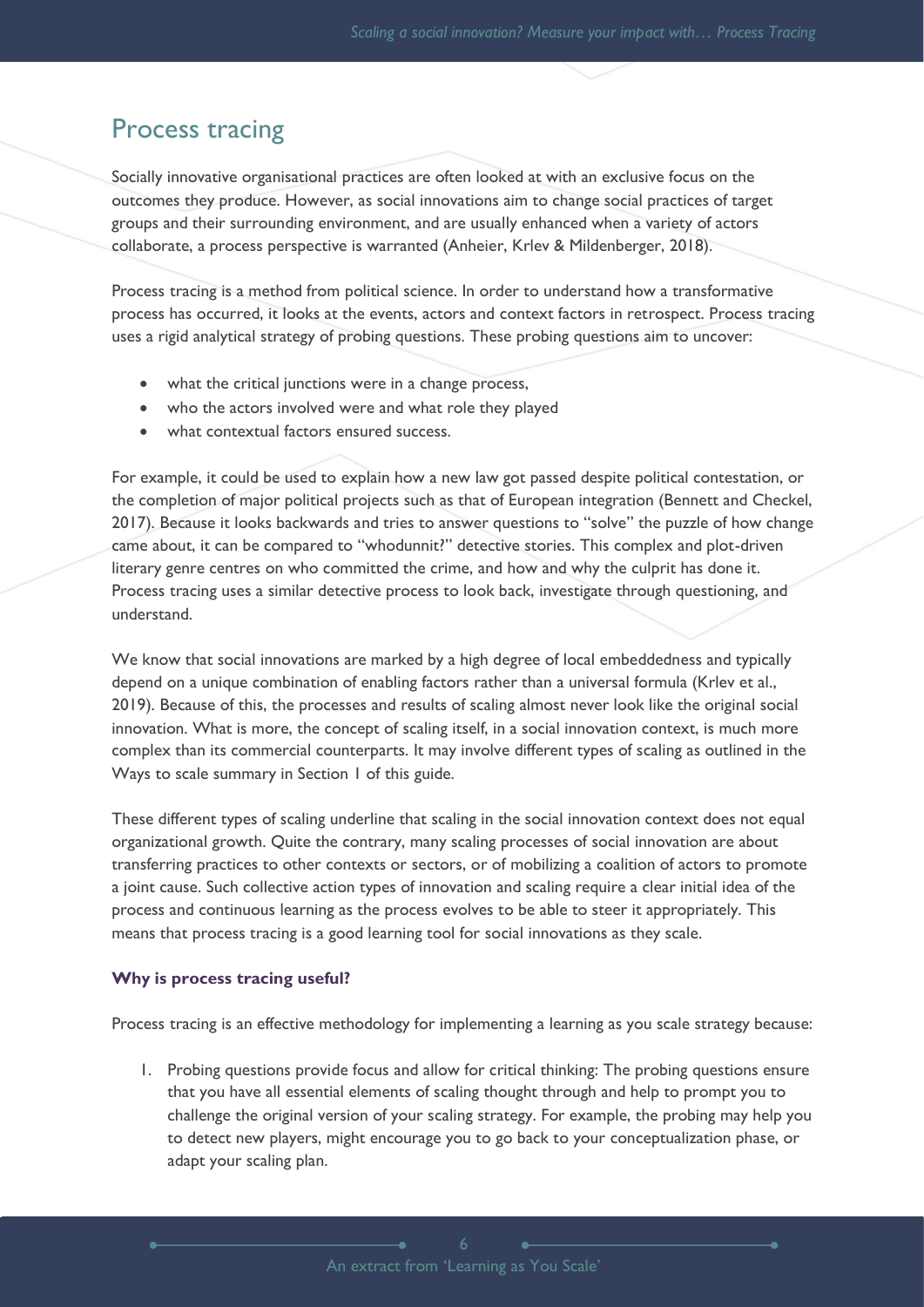- 2. Supports the documentation of the learning journey: From an institutional or policy perspective, process tracing has an additional value added, because it helps document the learning journey of social innovators during their scaling. Other social innovators can use systematic insights that the process tracing generates to pursue successful strategies, or avoid mistakes.
- 3. Allows social innovations to see alternatives: Process tracing enables you to establish a constructive, yet critical account of what alternatives are already there as you plan to scale (retrospective function); and to project where the social innovation (and its impact, see next section) could be going in the future (projective function).
- 4. Provides evidence for sustaining the innovation: In relation to funders or regulators, the prospective function - looking at future direction of the innovation - can help make the case for why the innovation should receive further support and what kind of support would result in the highest impact. Using process tracing for this purpose can help establish a more longterm focus in supporting social innovation, which is often called for but rarely implemented in practice.

#### **How to… do process tracing**

We suggest social innovators apply process tracing in their scaling processes in the following three stages:

- **Conceptualising:** Identifying key people and phases of the scaling process. You may find the Who to involve resource in Section 2 useful here as well.
- **Probing:** Revisiting core reflective questions at regular intervals in the scaling process.
- **Envisioning:** Looking at what is being learned and how it fits into the bigger picture.

Here are three short overviews of how you can apply these three phases in your own social innovation.

## Top Tips

- 1. Be prepared to have your original assumptions challenged: Process tracing helps us to understand the scaling process. It may show us different ways we can be scaling our innovations.
- 2. Keep it lean: Decide on the key areas you are going to probe and focus on them. Trying to do too much can over complicate things.
- 3. Think carefully about who to involve and when: The stakeholders and actors you bring into process tracing activities can change over time. Involve the right people at the right time.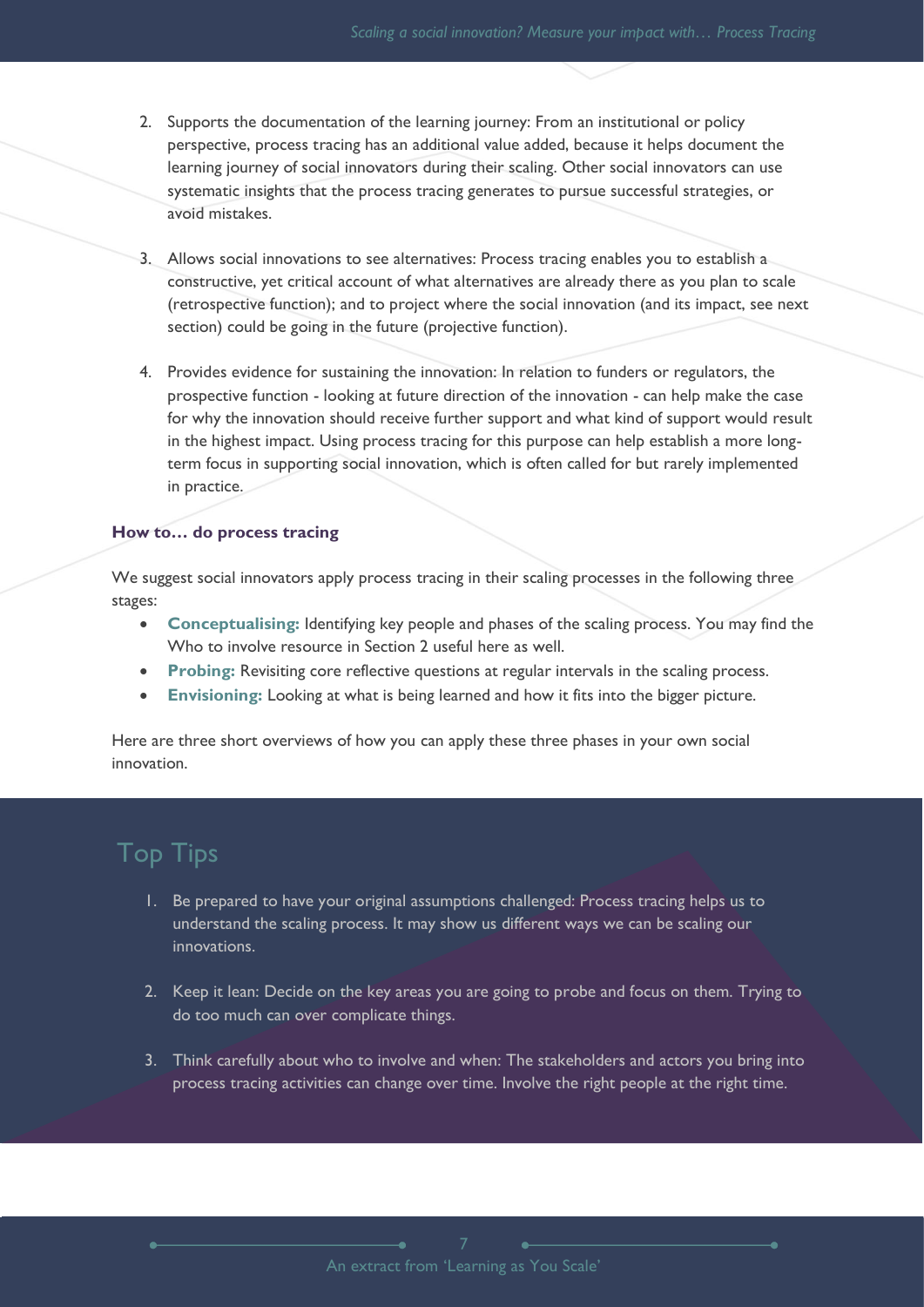٦

| Description            | An individual or group reflective activity that aims to support social innovators to<br>identify the key stakeholders and phases in their scaling process.                                                                                                                                                                                                                                                                                                                                                                                                                                                                                                                                                                                         |  |  |  |
|------------------------|----------------------------------------------------------------------------------------------------------------------------------------------------------------------------------------------------------------------------------------------------------------------------------------------------------------------------------------------------------------------------------------------------------------------------------------------------------------------------------------------------------------------------------------------------------------------------------------------------------------------------------------------------------------------------------------------------------------------------------------------------|--|--|--|
| Resource<br>Level      | Experience: Beginner<br>Time: I - 2 hours<br>Cost: Low                                                                                                                                                                                                                                                                                                                                                                                                                                                                                                                                                                                                                                                                                             |  |  |  |
| <b>Materials</b>       | Note-taking and/or group thinking materials (flipchart and post-it notes or digital<br>equivalent) for initial ideas<br>Process tracing - conceptualisation mind-map                                                                                                                                                                                                                                                                                                                                                                                                                                                                                                                                                                               |  |  |  |
| Step-by-<br>step guide | Step 1: Stakeholders Reflect on the following questions and make notes:<br>Who are the stakeholders that must be involved in the scaling (and who are<br>the ones that do not seem essential)? Who might we have to exclude?<br>Depending on how the scaling should look like and where it wants to go)<br>$\bullet$<br>What stakeholders need to be involved that were not present in the original<br>setting?<br>Step 2: Phases - Reflect on the following questions and make notes:<br>What are the most critical phases, events or junctions to be expected?<br>$\bullet$<br>When will those likely occur?<br>How do we make sure we are not only documenting these instances, but<br>$\bullet$<br>maintain our ability to govern the process? |  |  |  |
|                        | Step 3: Use the Process tracing - conceptualisation mind-map resource to collate<br>your final answers.                                                                                                                                                                                                                                                                                                                                                                                                                                                                                                                                                                                                                                            |  |  |  |
| <b>Templates</b>       | Process tracing - conceptualisation mind-map                                                                                                                                                                                                                                                                                                                                                                                                                                                                                                                                                                                                                                                                                                       |  |  |  |

### **Phase: Conceptualisation**

m.

#### **Phase: Probing**

| Description       | A group reflective activity that aims to support social innovators to reflect on and<br>understand their scaling process. |
|-------------------|---------------------------------------------------------------------------------------------------------------------------|
| Resource<br>Level | Experience: Beginner<br>Time: 15 minutes to 1 hour<br>Cost: Low                                                           |
| <b>Materials</b>  | Group note-taking materials (flipchart and post-it notes or digital equivalent)<br>Process tracing log                    |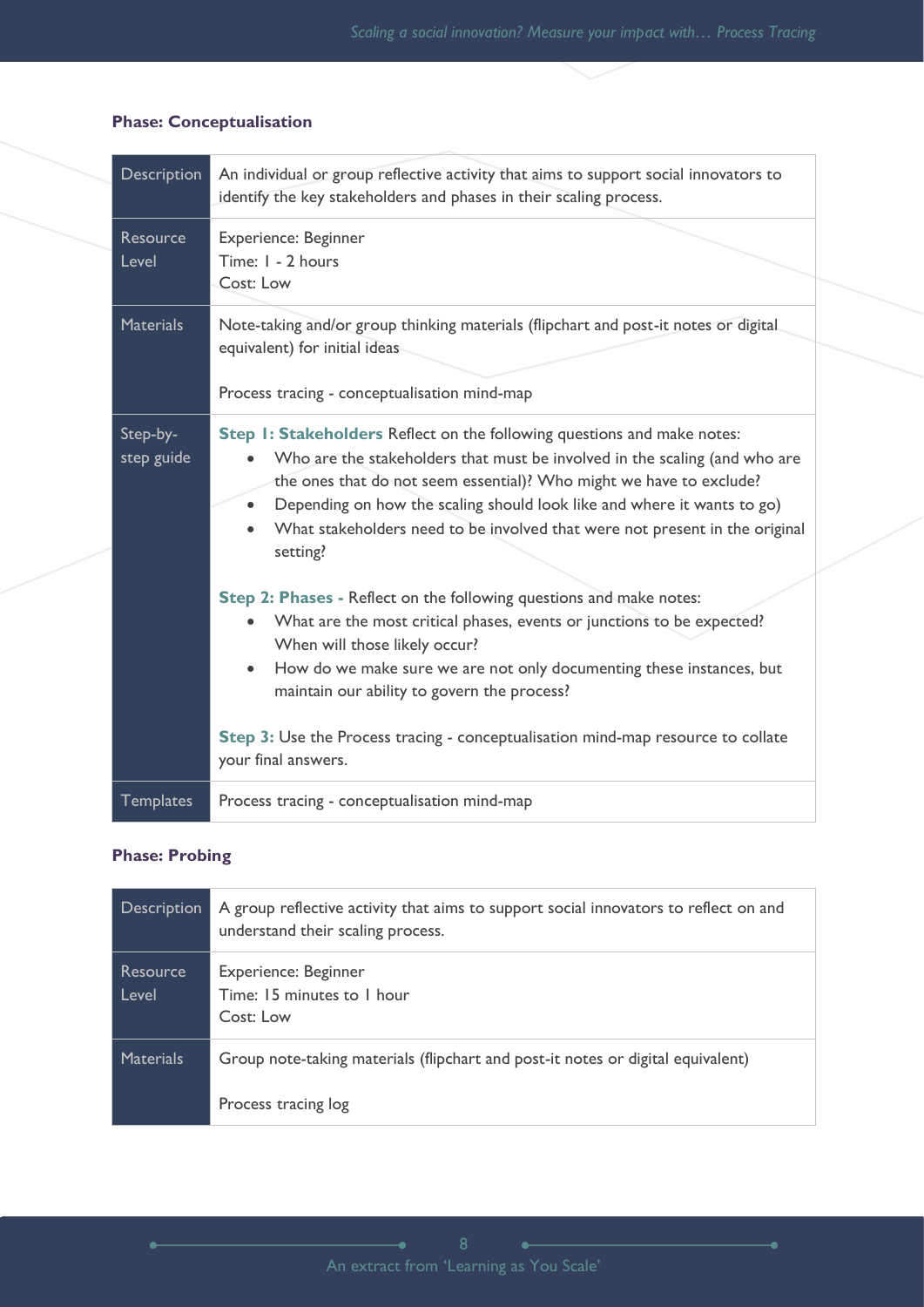| Step-by-<br>step guide | Step 1: Bring a group of stakeholders and actors in the social innovation together<br>to discuss the probing questions below. We recommend you embed this into your<br>learning process, and it can be included in the 'sense-check session'.                                                                                                                                                   |  |  |  |
|------------------------|-------------------------------------------------------------------------------------------------------------------------------------------------------------------------------------------------------------------------------------------------------------------------------------------------------------------------------------------------------------------------------------------------|--|--|--|
|                        | Step 2: Work with your group to reflect on the following questions:<br>Have new players appeared on the scene? Which roles have they taken?<br>a)<br>Have unexpected events occurred? How did they influence the process?<br>b)<br>Which adaptations needed to be made and why? What will this mean for a<br>C)<br>repetition of the scaling process into some other direction later on (or for |  |  |  |
|                        | other scaling processes)?<br>Step 3: Log these reflections on the Process tracing log resource to help you to see<br>progression.                                                                                                                                                                                                                                                               |  |  |  |
|                        | Top tip: You could use these questions to structure the discussions 'Learnings and<br>Actions' section of the sense-check session template plan from Section 1.                                                                                                                                                                                                                                 |  |  |  |
| <b>Templates</b>       | Process tracing log                                                                                                                                                                                                                                                                                                                                                                             |  |  |  |

### **Phase: Envisioning**

| <b>Description</b>     | A group reflective activity that aims to support social innovators to position the<br>scaling innovation into a wider context and focus on the future of the social<br>innovation.                                                                                                                                                                                                                                                  |  |  |  |
|------------------------|-------------------------------------------------------------------------------------------------------------------------------------------------------------------------------------------------------------------------------------------------------------------------------------------------------------------------------------------------------------------------------------------------------------------------------------|--|--|--|
| Resource<br>Level      | <b>Experience: Beginner</b><br>Time: I - 2 hours<br>Cost: Low                                                                                                                                                                                                                                                                                                                                                                       |  |  |  |
| <b>Materials</b>       | Group note-taking materials (flipchart and post-it notes or digital equivalent)                                                                                                                                                                                                                                                                                                                                                     |  |  |  |
| Step-by-<br>step guide | Step 1: Bring a group of stakeholders and actors in the social innovation together<br>to discuss the reflective questions below. We recommend you embed this into your<br>learning process and work with the group of people you have identified to be a part<br>of this.                                                                                                                                                           |  |  |  |
|                        | Step 2: Work with your group to reflect on the following questions:<br>How does the scaling fit into the bigger picture? Have impacts been<br>a)<br>triggered that were unexpected and could be considered spill-over effects?<br>b) How does the momentary success and sustainability of the scaling depend<br>on institutional factors (for example political support, perception and<br>acceptance by (new) target groups etc.)? |  |  |  |
|                        | Step 3: Identify with your group what we learn from the answers to the above<br>questions about the future of the social innovation. This may include:<br>ideas for new innovations<br>a)                                                                                                                                                                                                                                           |  |  |  |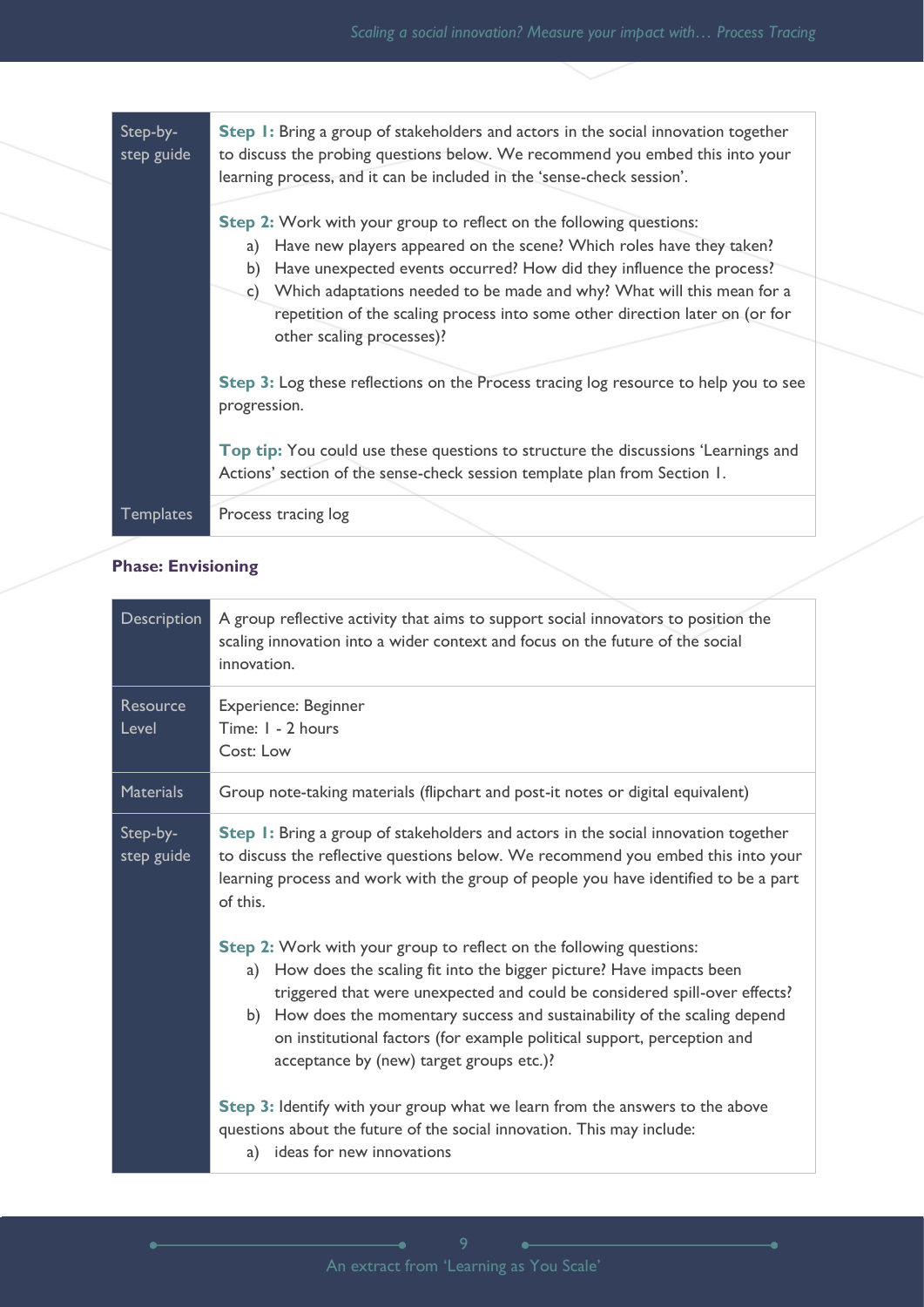#### b) sustainability

c) future directions

**Top tip:** This phase is best implemented when the scaling process starts to generate wider impact (not at the start of your journey). You may want to use the above steps as an alternative structure for some of the sense-check sessions outlined in Section 2 of this guide in the later stages of your scaling plan. This structure will help your group of stakeholders and actors think about the future of the innovation and be a part of making concrete plans about this.

Templates A group reflective activity that aims to support social innovators to position the scaling innovation into a wider context and focus on the future of the social innovation.

When you go through these activities, we recommend you follow a lean approach that focuses on the most important elements and stakeholders. So, the stresses in italics are purposefully employed. We do this for two reasons:

- 1. Following up on every possible aspect in the greatest detail will overburden social innovators and deteriorate the value of the exercise.
- 2. You should not seek to activate all possible stakeholders right at the start. The scaling of social innovation needs different stakeholders and their competencies at different points in time. Involving too many, especially those who have an interest in maintaining the status quo, might prevent a process from unfolding, while involving too few may prevent the innovation from getting to the next impact level.

What is most important can be identified by working with the group of stakeholders you are involving in your learning process (your learning community or Community of Practice), as outlined in Section 2.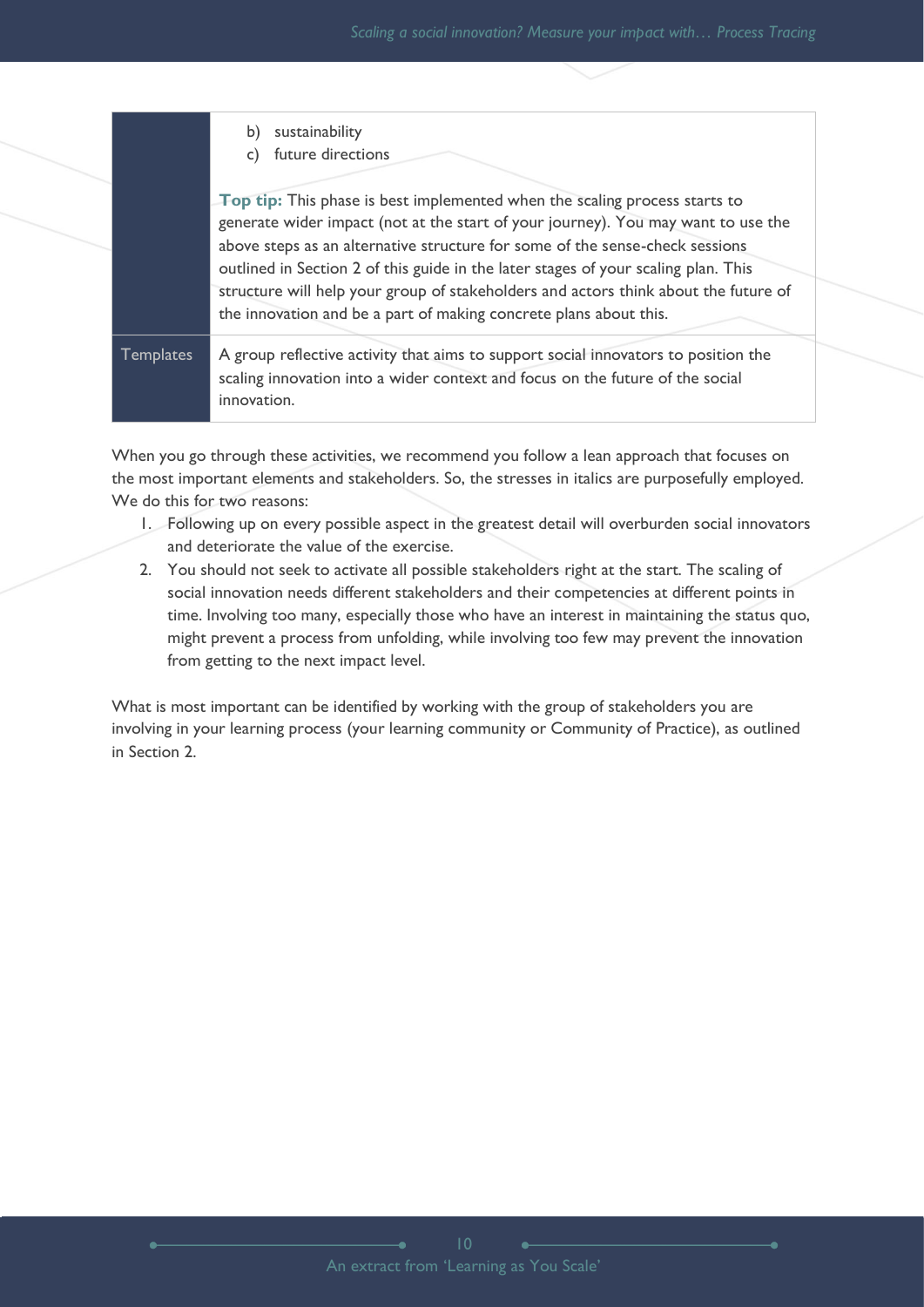## Resource: Process tracing - Conceptualisation mind-map